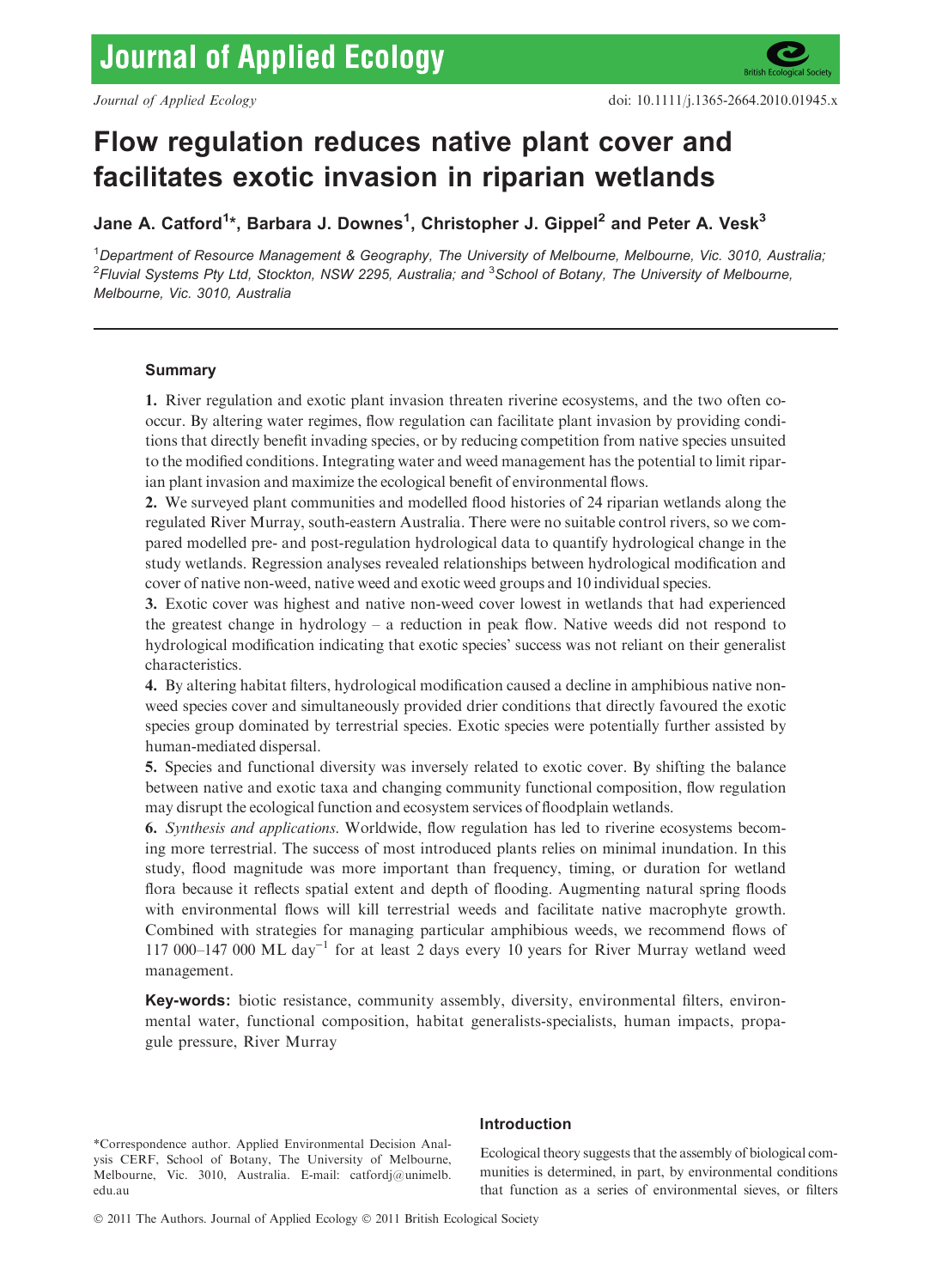## 2 J. A. Catford et al.

(MacArthur & Levins 1967; Diamond 1975; Weiher & Keddy 1995). If a species lacks traits required to occupy the environmental conditions of a habitat, it will be filtered out. Changes to environmental filters will alter the type of organisms that can inhabit an ecosystem, providing opportunities for exotic species to invade, especially if the regional native species pool lacks sufficient diversity (Moles, Gruber & Bonser 2008). By modifying environmental conditions through climate change, eutrophication and river regulation, for example, human actions can indirectly alter the structure and function of biological communities and may facilitate species invasion.

We hypothesize that the abundance of exotic species may increase as a result of environmental modification in two ways. First, if native species are 'habitat specialists' adapted to historical conditions, they may be unable to tolerate modified environmental conditions (Evangelista et al. 2008). The resultant decline in habitat-specialist native plant populations will benefit invading species that are 'habitat generalists' able to occupy a range of conditions, as was the case with invasion of crayfish Orconectes neglectus chaenodactylus Williams in Spring River drainage, USA (Larson et al. 2009). Cover of native generalists will track exotic cover and increase as well (Fig. 1a). Secondly, if exotic species are pre-adapted (or adapt rapidly: Henery et al. 2010) to the modified conditions, they may be able to outcompete both types of native species (Fig. 1b). While abundance of exotic 'habitat specialists' would only increase under certain environmental conditions (Fig. 1b), we predict that abundance of exotic 'habitat generalists' would increase with any type of environmental change provided the change was to the detriment of a portion of native species (Fig. 1a). Invasion success will be greatest when a decline in cover of native specialists is coupled with environmental conditions that favour exotic specialists.

In this study, we examined whether changes in hydrological conditions caused by river regulation prompted a change in the composition of plant communities and facilitated exotic invasion in floodplain wetlands of the River Murray, Australia. Many riparian plant species have specific ecophysiological



Fig. 1. Two hypotheses to explain the increase in exotic plant invasion under altered environmental conditions: (a) Proportional cover of exotic weeds increases (dotted line), regardless of the direction of environmental change, as a result of a decline in native non-weed cover (solid line). Native weed cover (dashed line) is also predicted to increase in this scenario. (b) Exotic weed cover increases under a change to certain environmental conditions (e.g. shorter flood duration) and is independent of native non-weed and native weed cover, which are largely unaffected by environmental modification.

requirements of hydrology (Merritt et al. 2010), so changes in flow magnitude, duration, timing, frequency and predictability may alter plant community composition (Arthington et al. 2006; Stromberg et al. 2007). We tested our two hypotheses (Fig. 1) by examining proportional cover of terrestrial and amphibious native non-weeds, native weeds and exotic weeds. These trends indicated whether hydrological modification altered habitat filters, or if other factors were at play. Comparing the responses of exotic species with native weeds (species native to Australia but invasive elsewhere) helps to determine whether exotic weeds increased primarily because they are habitat generalists with general 'weedy' traits (van Kleunen, Weber & Fischer 2010), or whether they have specific advantages associated with the type of hydrological modification experienced, or their close relationship with humans and distinct evolutionary histories (Catford, Jansson & Nilsson 2009).

In a novel approach, we used proportional change from modelled pre- to post-regulation conditions to indicate the extent and direction of change from historical conditions in 24 floodplain wetlands. In this study we specifically focused on alteration of the water regime, which is thought to be the most important disturbance agent in freshwater ecosystems (Raulings et al. 2010). We examined specific effects of eight hydrological change variables on eight groups of species and 10 individual species to determine whether some aspects of hydrological change are more influential than others. However, because the flood regime is multivariate, we predict that flora will respond more strongly to the combined change in variables rather than single changes. We show that differences in the composition of exotic and native species pools, and a shift in their proportional cover, can affect the functional diversity of these wetland plant communities. If there is a causal link between river regulation and exotic invasion, hydrological management that targets particular aspects of the flow regime could be used to control riparian exotic weed populations (Howell & Benson 2000; Buckley 2008), which are particularly difficult to manage (Wadsworth et al. 2000).

#### Materials and methods

#### STUDY REGION AND STUDY SITES

Research was conducted in 24 River Murray wetlands between Hume Dam at Albury and Barmah, south-eastern Australia (see map in Fig. S1, Supporting Information). Of four spatial scales examined in a previous study (Reaches spanning 74 km, Clumps of three wetlands within 2 km of each other, Wetlands, Wetland sections: Catford & Downes 2010), variation in plant community structure mostly occurred at the scale of individual wetlands, thus suggesting that factors critically affecting wetland plants act at this scale. The study wetlands were spread along a contiguous 395 km long stretch of river channel. The upstream end of the stretch was just downstream of a major dam (Hume Dam). Midway along the stretch a largely unregulated tributary (Ovens River) entered, and a major structure (Yarrawonga Weir) diverted water from the River Murray.

Regulation of the River Murray has reduced winter and spring flows and increased summer and autumn flows in the study region (Maheshwari, Walker & McMahon 1995). Irrigation uses 90–98% of

© 2011 The Authors. Journal of Applied Ecology © 2011 British Ecological Society, Journal of Applied Ecology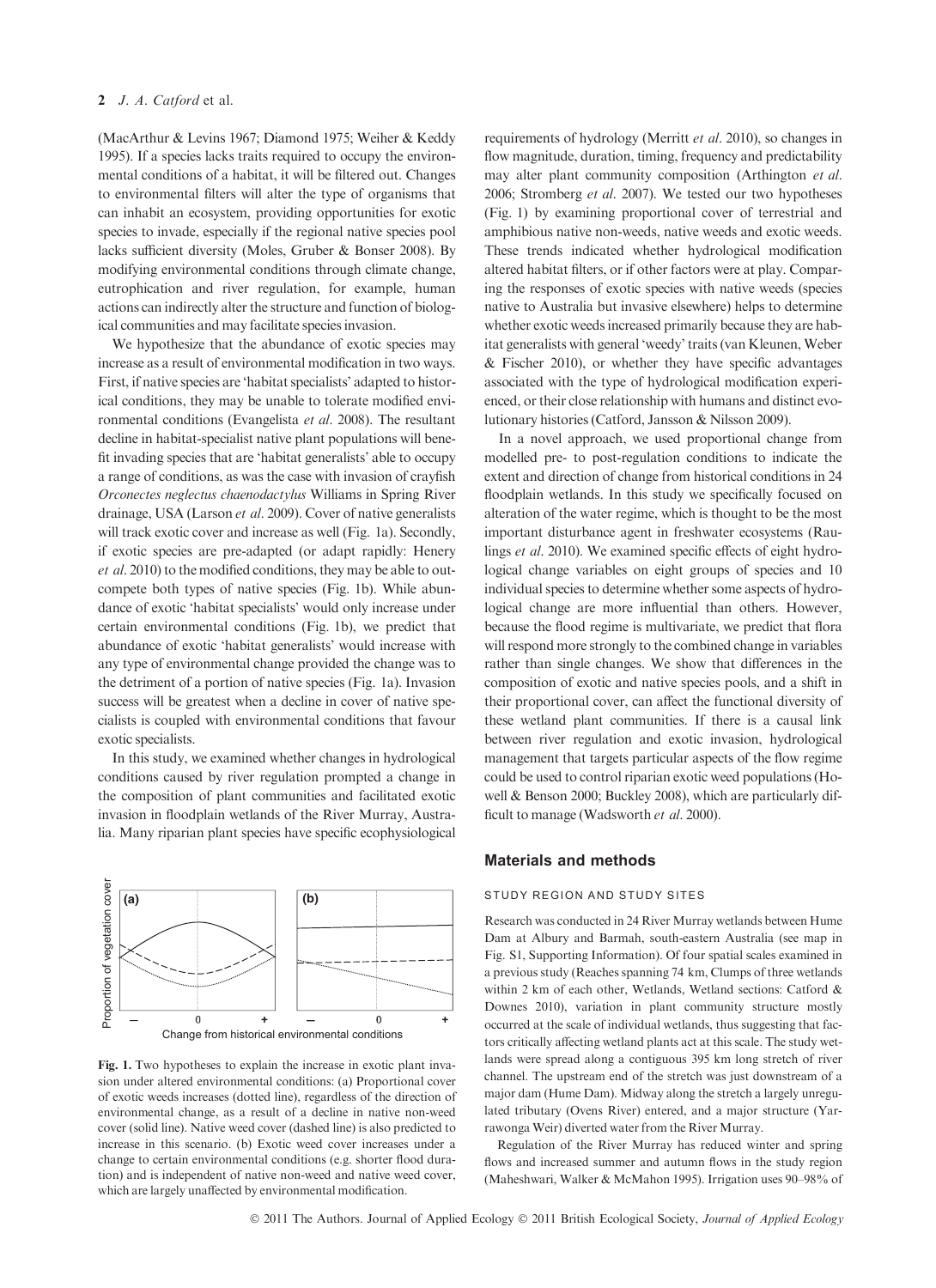the diverted water (MDBMC 1995). We analysed flood frequency for 109 years of modelled natural and current daily flows from 1891 to 2000 for gauges at Corowa (upstream of Yarrawonga Weir) and Tocumwal (downstream of Yarrawonga Weir; combined partial duration and annual maximum series, fitted to Generalized Pareto distribution). Small unseasonal floods increased downstream of Yarrawonga, which is related to the way in which water is delivered for irrigation. Large infrequent floods (>40 to 50 years average return interval, ARI) were not altered by regulation. Events that were 2 years ARI in the natural series were 5 years ARI in the current series. Events of 20 year ARI in the natural series were 32 years ARI in the current series. The 24 study wetlands varied in degree of hydrological modification because of variation in downstream location and elevation on the floodplain. Not all hydrological changes were associated with position along the river, but some were.

#### WETLAND FLOOD REGIME MODELLING

Changes to wetland flood regimes from river regulation were estimated using daily time-step wetland water balance models generated in Microsoft Office Excel (2003) under pre- and post-regulation conditions (Fig. 2). Both models used simulated daily river flow data (source: River Murray Water; MDBC 2002). Only the 10 years immediately preceding field sampling were considered, as the more distant hydrological history would have had much less influence on determining current vegetation patterns of short-lived, herbaceous species. Over the 10-year modelling period (1 February 1996–31 January

2006), the simulated post-regulation river water level data had a median divergence of  $10\%$  (0.22 m) from stage heights measured at the river. For the water balance model, the starting wetland water level was set as the mean wetland depth, and the model commenced on 1 February 1991 to allow 5 years for model convergence.

The water balance of a floodplain wetland is the net result of several gains and losses, calculated over a selected time-step (Poiani & Johnson 1993). The water balance models were based on river water levels relative to wetland commence-to-flow (CTF, the river level when the river and wetland are hydraulically connected) thresholds, evapotranspiration, precipitation and wetland depths. We avoided wetlands where water was extracted or diverted, and those that received agricultural drainage. Local runoff would have been minimal because of the low relief and small size of the wetland catchments. There was no data available for surface-groundwater exchange, but the high fraction of clay in the study wetlands suggests that groundwater recharge or discharge would have been marginal. We assumed an unconstrained hydraulic linkage between river and wetlands such that when the river levels exceeded wetlands' CTF thresholds, the wetland water levels followed river levels. See Appendix S1 (Supporting Information) for details and evaluation of the water balance models.

#### HYDROLOGICAL MODIFICATION

Using the modelled daily water levels, flood depth, duration and variability, river-wetland connection events, and the timing of flooding



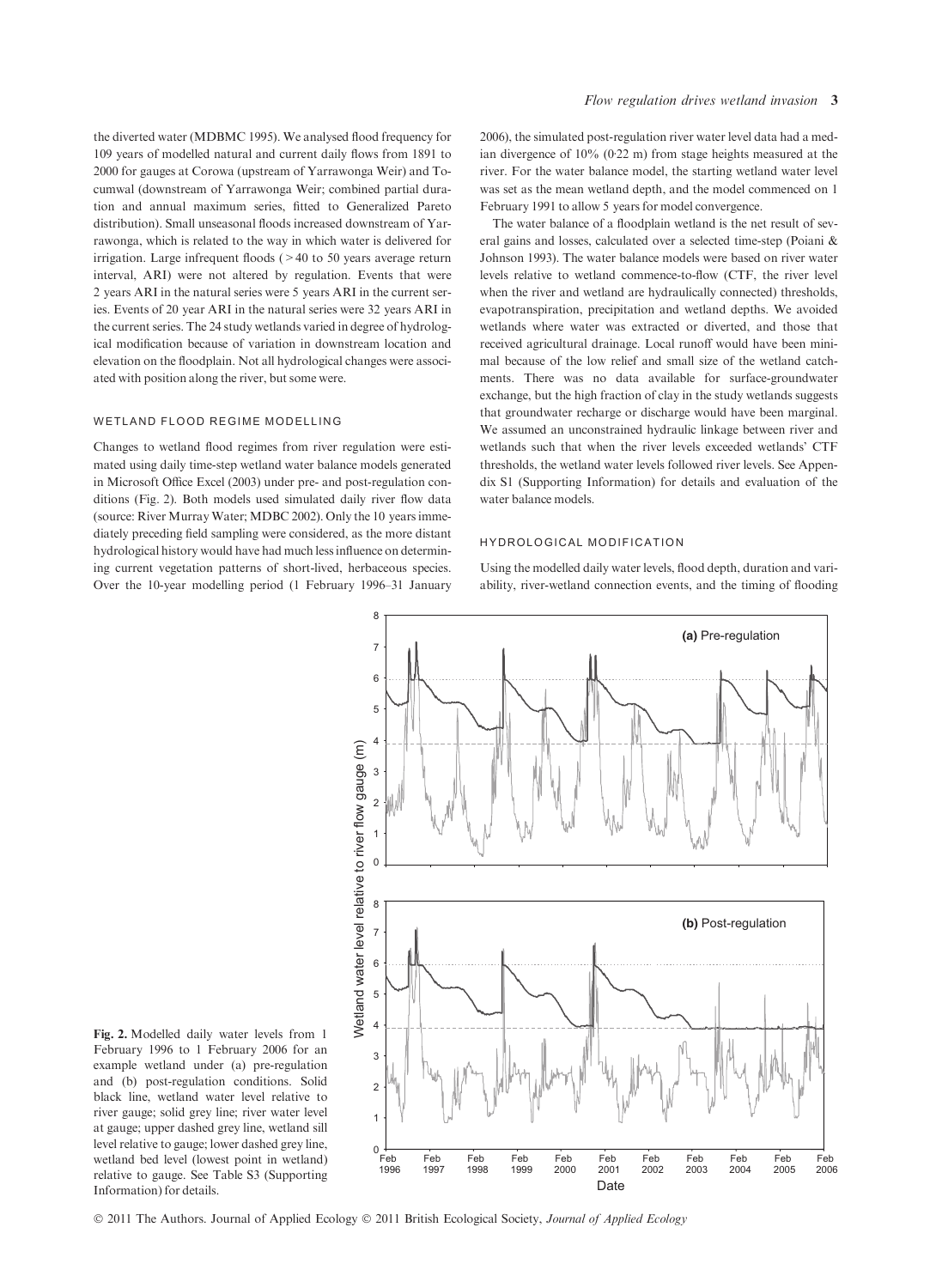## 4 J. A. Catford et al.

Table 1. Description of eight environmental variables and 18 floristic response variables used in analyses

| Variables                                                                                                                                                                                                                      | Abbreviation             |
|--------------------------------------------------------------------------------------------------------------------------------------------------------------------------------------------------------------------------------|--------------------------|
| Explanatory variables                                                                                                                                                                                                          |                          |
| Maximum depth at lowest elevation [m]                                                                                                                                                                                          | Depth max.               |
| Standard error of mean depth at lowest elevation [m]                                                                                                                                                                           | Depth SE                 |
| Proportion of time when lowest elevation inundated [%]                                                                                                                                                                         | Total time flooded       |
| Median duration of a single flood at lowest elevation [days]                                                                                                                                                                   | Flood duration med.      |
| Maximum duration of a single river-wetland connection event [days]                                                                                                                                                             | Connection duration max. |
| Median length of time of a single connection river-wetland event [days]                                                                                                                                                        | Connection duration med. |
| Median month when mean elevation is inundated [month]*                                                                                                                                                                         | Flood time med.          |
| Month when mean elevation becomes dry (start of drawdown)[month]*                                                                                                                                                              | Drawdown start           |
| Response variables                                                                                                                                                                                                             |                          |
| Native species of Australia [%]                                                                                                                                                                                                | All natives              |
| Terrestrial native non-weed species that inhabit dry areas of wetlands (water table below soil surface<br>or soil saturated) [%]                                                                                               | T native non-weeds       |
| Amphibious native non-weed species that inhabit wet-dry ecotone and require inundation some<br>stage in life cycle $[%]$ <sup>†</sup>                                                                                          | A native non-weeds       |
| Terrestrial native weed species (i.e. native to Australia but naturalized or invasive elsewhere in<br>world) $[\%]$                                                                                                            | T native weeds           |
| Amphibious native weed species [%]†                                                                                                                                                                                            | A native weeds           |
| Exotic (non-native) species $[\%]$                                                                                                                                                                                             | All exotics              |
| Terrestrial exotic (non-native) species [%]                                                                                                                                                                                    | T exotic weeds           |
| Amphibious exotic species [%]                                                                                                                                                                                                  | A exotic weeds           |
| 10 species‡                                                                                                                                                                                                                    |                          |
| Native non-weeds – Alternanthera denticulata <sup>Ta</sup> R. Br.; Eleocharis acuta <sup>Ap</sup> R. Br.§; Juncus ingens <sup>Ap</sup> N.A. Wakef.§; Pseudoraphis<br>spinescens <sup>Ap</sup> (R. Br.) Vickery.                |                          |
| Native weeds – Myriophyllum crispatum <sup>Ap</sup> Orchard§; Paspalum distichum <sup>Ap</sup> L.                                                                                                                              |                          |
| Exotic weeds – Cynodon dactylon <sup>Tp</sup> (L.) Pers.; Cyperus eragrostis <sup>Ap</sup> Lam.§; Hypochaeris radicata <sup>Ta</sup> L.; Ludwigia peploides subsp.<br><i>montevidensis</i> <sup>Ap</sup> (Spreng.) P.H. Raven. |                          |

Units used to quantify original variables in square brackets; all variables  $log_{10}$ -transformed (value +001 for EV, value +001 for RV), except \*not transformed, †binary transformed, §square-root transformed. Explanatory variables calculated over 10 year period; for analyses, all variables were represented by percentage change from pre- to post-regulation conditions. %, percentage of 3653 days in 10 year period; max., maximum; SE, standard error. Response variables: species origin and weed status follow Randall (2007); terrestrial ⁄ amphibious flood response groups follow Brock & Casanova (1997); %, proportion of total vegetation cover in wetland; ‡details for species are in Table S2. T, terrestrial; A, amphibious; P, perennial; a, annual.

and drawdown were calculated for both the pre- and post-regulation scenarios. To reduce multicollinearity (indicated by Pearson correlation coefficients), eight variables that indicated changes to the five flood parameters were selected for analyses from a possible 27 variables (Table 1). To solve the problem of zero values, the extent and direction of hydrological change (except changes in timing) were represented by:

Hydrological change  $= \log_{10}(\text{post} + 0.01)/(\text{pre} + 0.01)$ 

where post indicates post-regulation values and pre indicates preregulation values. For timing, change was the minimum number of months between pre- and post-regulation conditions represented by a percentage. If flood timing was delayed by 3 months, this was recorded as a 50% increase in timing, whereas floods that came 3 months early were considered a 50% decrease in timing.

#### FLORISTIC SURVEY

Wetlands were surveyed in the austral summer using a stratified random approach (13 December 2005–4 February 2006). Boundaries of wetlands were defined as the point where the elevational gradient became flat and where hydrophytes stopped occurring. Wetlands were divided into three strata based on elevation and water depth, which corresponded with vegetation zones at a site (Catford & Downes 2010). We used depth-strata to maximize sampling efficiency and reduce residual error. Vegetation was surveyed at 24 random points in each wetland (eight points per depth-stratum). Points were generated in a Geographical Information System environment (Hawth's Analysis Tools: Beyer 2005) based on the floodplain DEM (MDBC 2001), and located in the field using a geographical positioning system (Garmin XL 12). At each sample point, a  $1-m^2$  square floating quadrat was blindly tossed. All taxa in the quadrat were recorded, and their foliar cover estimated using the Braun-Blanquet scale. Braun-Blanquet scale values were converted to mid-point averages for statistical analysis (Catford & Downes 2010).

Of 157 taxa recorded, 127 were identified to species-level; 139 to genera and 148 to family (Table S1, Supporting Information authority: Botanic Gardens Trust 2007). Information on species traits was sourced from the literature (see Table S1, Supporting Information). At the most, cover of all unidentified plant taxa (mostly daisies, grasses and seedlings) made up  $\leq 6\%$  of wetland vegetation cover (mean =  $1.8\%$ ). A few of the unidentified taxa may have been exotic, but their low cover makes it unlikely that their exclusion affected the results. Species were categorized into eight groups based on functional response to flooding (Brock & Casanova 1997), geographic origin and history of invasion (Randall 2007; Table 1 and Table S1, Supporting Information). We could not reliably distinguish between invasive and non-invasive exotic species, so refer to all of them as exotic weeds. Mean foliar cover of the eight groups was calculated as a proportion of total cover for each wetland (24 quadrats⁄ wetland,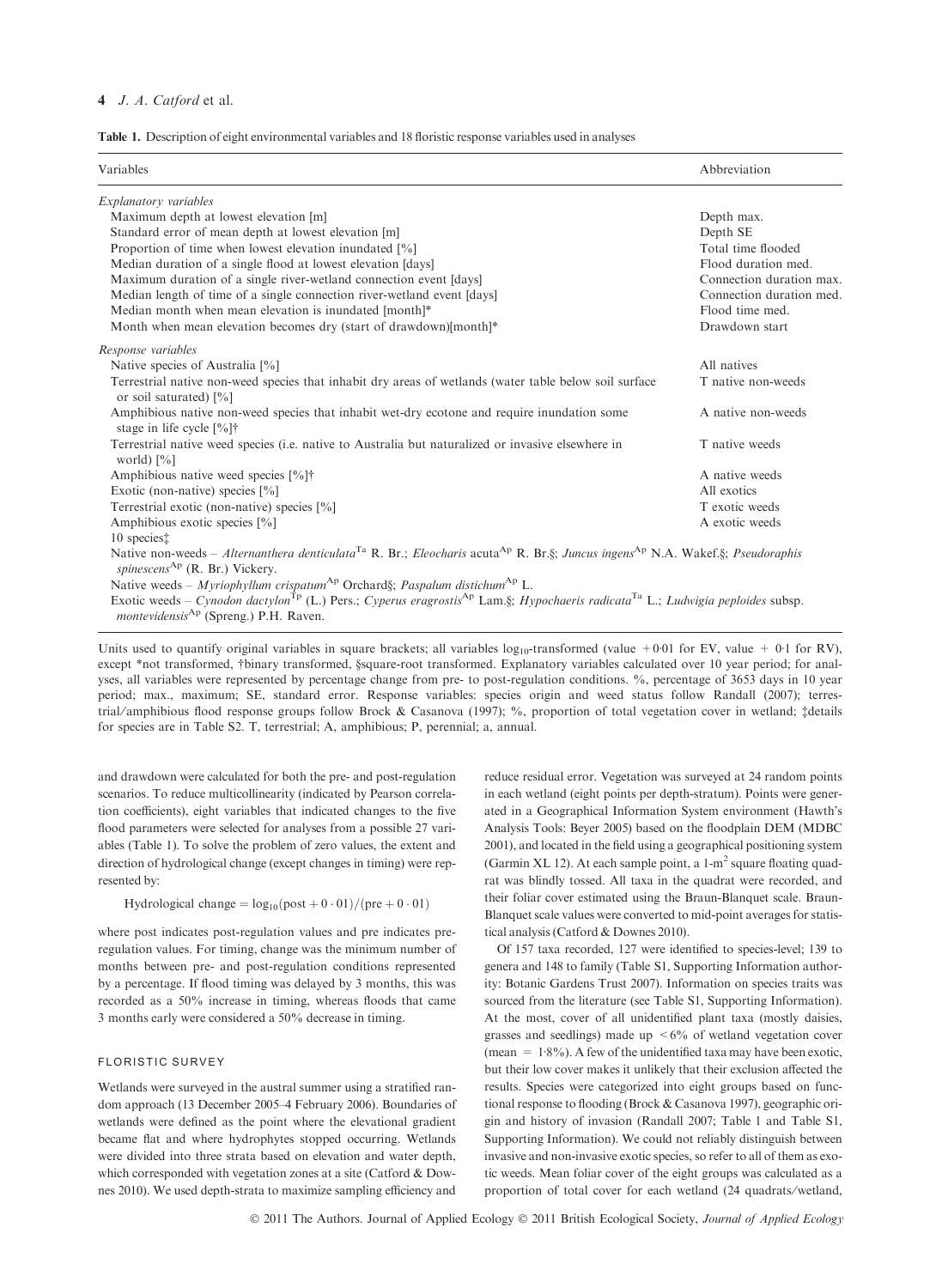Table 1). Data from the three depth-strata were given equal weight despite differences in their areal extent. The 10 species selected for analysis were the most prevalent and abundant taxa overall (Table S2, Supporting Information). Species' absolute cover was highly correlated with their cover as a proportion of total vegetation cover ( $\rho > 0.951$ ), so – for ease of interpretation – absolute cover was used in the analysis.

## STATISTICAL ANALYSIS

Correlation analysis (Pearson product-moment) was performed to exclude highly correlated variables ( $\rho > 0.5$ ) from regression analysis. We used ordinary least squares bivariate linear regressions to examine relationships between floristic cover (18 variables) and hydrological change (eight variables; Quinn & Keough 2002). Scatter plots indicated that relationships were primarily linear (quadratic and cubic functions were unsuitable), and polynomial analyses did not improve explanatory power and hence were not used. Most variables required log- or square root-transformations (Table 1). Variables dominated by zeros were transformed into presence ⁄ absence data. Approximately seven significant results from the 144 bivariate regressions would be expected by chance alone ( $\alpha = 0.05$ ), although each individual test was motivated to test our hypotheses. When interpreting the results, we therefore concentrate on relationships that are most compelling as adjudged by the strength and consistency of effects of hydrological change on flora.

To test whether flora responded more strongly to a combination of variables indicating hydrological change or to modification of a single variable, we compared results from bivariate and multiple regression analyses. Variables for inclusion in the multiple regressions were selected using best subsets regression analysis (Hamilton Walk procedure; Minitab 15 Statistical Software). While minimizing the likelihood of collinearity in additive models, best subsets regression identified complementary explanatory variables that most parsimoniously explained variation in proportional cover of exotic/native groups. Of the multiple best subset models provided for each response variable, one or two optimal models were selected based on adjusted  $r^2$  and Mallow's C<sub>p</sub> (Quinn & Keough 2002).

Using the subset of explanatory variables selected by the best subset models, multiple linear regressions were performed to determine floristic responses to the combination of variables. Even when explanatory variables were centred or standardized, parameter tolerances were too low  $(<0.1$ ) to interpret their individual effects in full models (Quinn & Keough 2002). We therefore report overall results of the additive models. Additive models have higher degrees of freedom, so may overestimate significance and adjusted  $r^2$  values compared to models that include interaction terms. systat 12 was used for multiple regression models (Version 12.00.09, SYSTAT Software Inc. 2007, Chicago, IL, USA). Minitab 15 was used to perform all other analyses (Minitab Solutions: Minitab 15 Statistical Software). Alpha was set as  $0.05$  in all tests.

#### **Results**

#### ABUNDANCE OF PLANT GROUPS

Averaged across the 24 wetlands, native non-weed cover accounted for 49% of vegetation cover, 76% of which was made up of amphibious species. Native weed cover made up 23% of total cover, 76% of which was also amphibious. In contrast, amphibious exotic species made up 27% of exotic

Table 2. Characteristics of the native non-weed, native weed and exotic weed species pools

| Characteristics           | Native<br>non-weeds | <b>Native</b><br>weeds | Exotic<br>weeds |
|---------------------------|---------------------|------------------------|-----------------|
| Family richness           | 24                  | 14                     | 21              |
| Species richness          | 67                  | 20                     | 57              |
| Forb $(\% )$              | $53 - 7$            | 550                    | $70-2$          |
| Graminoid $(\% )$         | 46.3                | 350                    | 24.6            |
| Clonal $(\% )$            | 52.2                | $60-0$                 | 24.6            |
| Terrestrial $(\% )$       | $56-7$              | 55.0                   | 89.5            |
| Amphibious $(\% )$        | 43.2                | 45.0                   | $10-5$          |
| Perennial $(\% )$         | 83.6                | 65.0                   | 38.6            |
| Annual & Biennial $(\% )$ | $11-9$              | 25.0                   | 71.9            |
| Annual $(\% )$            | $10-4$              | 20.0                   | 59.6            |

species cover, which averaged 18% of total cover across the study wetlands. There were similar numbers of terrestrial and amphibious native species (49 and 38 species respectively), whereas exotics were dominated by terrestrial species (51 and 6 species respectively; Table 2). The exotic/native groups were present in all sites with the exception of terrestrial native weeds  $(23/24 \text{ sites})$ , amphibious native weeds  $(22/24)$  and amphibious exotic weeds (22/24). The 10 study species were observed in 15 sites on average (Table S2, Supporting Information). The two native weed species generally had higher maximum  $(63\%)$  and mean absolute cover  $(18\%)$  than the native nonweed and exotic weed species, but differences were not significant (2-sample t-tests, results not reported).

#### HYDROLOGICAL MODIFICATION

The extent of hydrological modification varied among wetlands (Fig. 3, Table S3, Supporting Information). Most hydrological variables only changed in one (a negative) direc-



Fig. 3. Interquartile box plots showing percentage change in values from pre- to post-regulation conditions of eight hydrological variables in 24 wetlands. Calculated as: Change =  $100 \times ($ (post– pre)⁄ pre).

\*Median connection duration increased by 985% at one site: outlier not shown in graph; †change in drawdown start is based on 11 sites.

© 2011 The Authors. Journal of Applied Ecology © 2011 British Ecological Society, Journal of Applied Ecology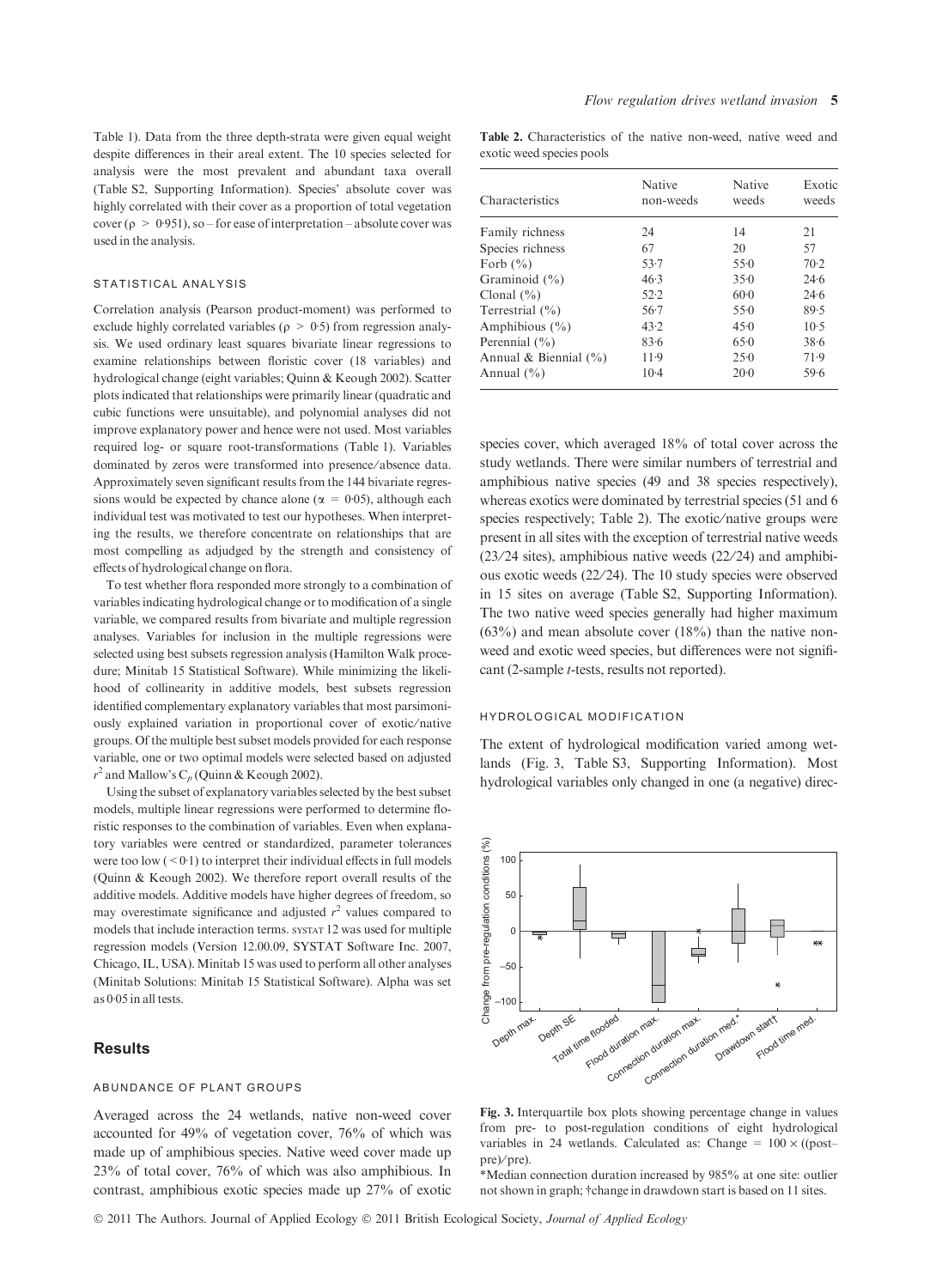Table 3. Significant bivariate regression models between floristic response variables and explanatory variables (absent variables lacked significant relationships; intercepts excluded)

| Response variable     | Model                                   | Adjusted $r^2$ |
|-----------------------|-----------------------------------------|----------------|
| All natives           | $\sim 6.17$ Depth max.                  | $0.164**$      |
| A native              | $\sim$ 757 Depth max.                   | $0.150*$       |
| non-weeds             | $\sim$ -118 Connection duration<br>max. | $0.203*$       |
|                       | $\sim$ 14.5 Drawdown start              | $0.185*$       |
| All exotics           | $\sim$ -30.2 Depth max.                 | $0.294**$      |
| T exotic weeds        | $\sim$ -38.2 Depth max.                 | $0.368**$      |
| A. denticulata†       | $\sim$ 7.52 Depth SE                    | $0.211*$       |
| E. acuta <sup>†</sup> | $\sim$ 110 Depth max.                   | $0.285**$      |
| J. ingenst            | $\sim$ -127 Depth max.                  | $0.220*$       |
| P. spinescens†        | $\sim$ 91.6 Depth max.                  | $0.256**$      |
| $M.$ crispatum $\P$   | $\sim$ 112 Depth max.                   | $0.211*$       |
| P. distichum¶         | $\sim$ 9.84 Connection duration<br>max. | $0.170**$      |
| C. eragrostis§        | $\sim$ 12.4 Total time flooded          | $0.169*$       |

 $*P < 0.05$ ,  $*P < 0.01$ ; †relationship became non-significant with removal of outliers; ‡native non-weed; §exotic weed; ¶native weed; see Table 1 for transformations.

tion after regulation, thereby limiting the ability to test our hypotheses across the full range of possible changes, as depicted in Fig. 1. Overall, flood duration became shorter and wetlands were connected to the river for less time. Maximum flood depth (magnitude) decreased, but depth variability increased.

## INFLUENCE OF HYDROLOGICAL MODIFICATION ON PLANT ABUNDANCE

Proportional cover of amphibious native non-weeds was the response variable most strongly related to hydrological modification (Table 3 and Table S4, Supporting Information). Under historical conditions, its proportional cover took a wide range of values, but as hydrological modification intensified, its cover decreased, as illustrated in its response to the reduction in maximum flood depth (Fig. 4). Amphibious native non-weed cover increased as wetlands were connected to the river for less time, and as the timing of drawdown changed. Three variables accounted for 62% of variation in amphibious native non-weed cover. Amphibious native nonweeds made up 51% of all native cover, and their response probably drove the relationship between hydrological modification and the group containing all native species (49% of variation explained; Table S4, Supporting Information). Change in maximum connection duration was not included in the best subset model for amphibious native non-weed cover even though it accounted for 20% of variation on its own. Among individual species, native non-weed species also had the strongest response to hydrological modification (Table 3 and Table S4, Supporting Information), followed by native weed species. Individual exotic species only showed a weak response.

Despite the negligible response of individual exotic species, 40% of variation in proportional cover of terrestrial exotic weeds (as a group) was accounted for by three hydrological variables. Terrestrial exotic cover increased



Fig. 4. Relationship between cover of exotic/native groups as a proportion of total vegetation cover and change in maximum wetland depth. Zero on the x-axes indicates no change from pre-regulation conditions. Responses of native weeds were non-significant (not shown). All variables were log<sub>10</sub>-transformed except amphibious native non-weeds; slope, regression coefficient; other details follow Table 3.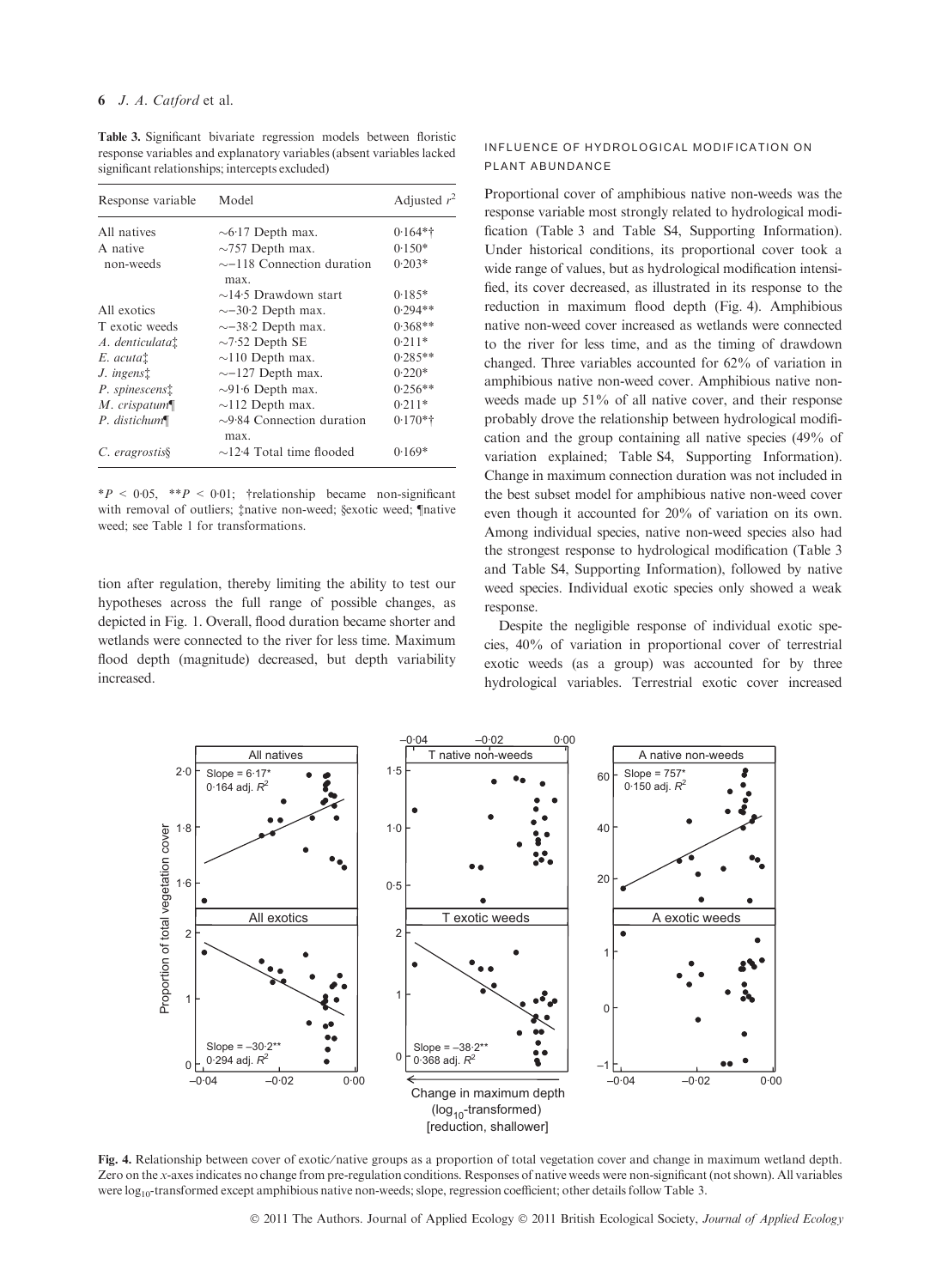with a reduction in maximum flood depth (Fig. 4). Its relationship to hydrological modification was only slightly stronger than that shown by all exotic species, which reflects that terrestrial exotic species made up 73% of exotic cover. The proportional cover of both terrestrial native species groups did not relate to hydrological modification (based on P values, Table S4, Supporting Information), even though individual terrestrial native species did (e.g. Alternanthera denticulata). As a group, amphibious native weed cover was only related to hydrological modification when variables were combined.

Maximum depth had the strongest relationship with floristic cover of all explanatory variables (included in 8/18 bivariate regressions and 12/18 best subsets regressions), even though it changed the least between pre- and post-regulation conditions ( $\sim$ 3% mean reduction = 0.14 m; Table 3, Tables S3 and S4, Supporting Information). Because maximum depth only changed in one direction, we can only compare the results to the left side of the graphs in Fig. 1. Responses to the reduction in maximum flood depth (i.e. magnitude) followed both Fig. 1a,b: proportional cover of terrestrial exotic weeds increased, amphibious native non-weed cover decreased, and native weed cover did not vary as maximum depth became shallower after regulation (Fig. 4). Like the amphibious native non-weed group, cover of Eleocharis acuta, Pseudoraphis spinescens and Myriophyllum crispatum decreased with a reduction in maximum depth, but Juncus ingens increased (Table 3).

The multiple regression models revealed that combined changes in hydrology accounted for greater variation in floristic cover than changes in isolation, as predicted. However, there were no specific combinations of hydrological variables that were consistently influential: the floristic variables were related to a variety of hydrological variable combinations (Table S4, Supporting Information).

## IMPLICATIONS OF HIGHER PROPORTIONAL COVER OF EXOTIC SPECIES

The exotic species pool was dominated by species that are terrestrial, have a forb growth form, reproduce by seeds, and are annual or biennial (Table 2). In contrast, the native species groups were dominated by perennial species, but had similar proportions of terrestrial and amphibious species, forbs and graminoids, and species that have the capacity to reproduce vegetatively and those that do not. Consistent with the species pool trends, proportional cover of exotic weeds was negatively correlated to several measures of wetland vegetation diversity while native cover was positively correlated with them (Fig. 5). Notably, wetlands with a higher proportion of native nonweed cover had higher total species diversity (i.e. all species, not just native species), whereas wetlands with higher proportional cover of exotic species had lower species evenness (Fig. 5). The diversity of plant species' heights, time of flowering, and months in flower were not strongly correlated with any of the native ⁄ exotic groups.



Fig. 5. Correlations between measures of 24 wetlands' floristic diversity and wetlands' proportional cover of native non-weeds (black squares), native weeds (grey circles) and exotic weeds (crossed circles). Diversity measures were calculated using the Shannon Weiner index; flowering phenology refers to the start of flowering; growth form includes trees and shrubs, graminoids, forbs.

## **Discussion**

Using a novel comparison of modelled pre- and post-regulation hydrology, we have shown that flow regulation affected plant community composition and diversity in 24 River Murray wetlands. As predicted, exotic cover was highest and native non-weed cover lowest in wetlands that had experienced the greatest change in hydrology, namely a reduction in the largest flood event in the 10-year period modelled. The trends were driven by a decline in amphibious native non-weed cover and an increase in terrestrial exotic weed cover. By reducing flows to floodplain ecosystems, river regulation may prompt such a shift towards a more terrestrial flora (Deiller, Walter & Tremolieres 2001). However, in line with our ideas of habitat specialists and generalists, the decline in native non-weed cover with hydrological modification, increase in exotic weed cover but a lack of response from the native weed groups suggests that flow regulation altered the environmental filters of these wetlands in more ways than just causing 'terrestrialization'. Notwithstanding the unidirectional change in hydrology, the results appear to support both Hypothesis 1 and 2: by altering habitat filters, hydrological modification caused a reduction in native non-weed species cover and simultaneously provided drier conditions that directly favoured the exotic species group dominated by terrestrial species. Exotic species were potentially further assisted by human-mediated dispersal.

## WHY WAS THE TERRESTRIAL EXOTIC SPECIES GROUP SO SUCCESSFUL?

Neither 'specialist' nor 'generalist' terrestrial native species cover increased as flood magnitude and depth reduced postregulation. While the response of specialist native non-weeds is consistent with Hypothesis 1, the distinct responses of native weed and exotic weed cover implies that the success of the exotic weeds was not reliant on their 'weedy', generalist characteristics. Rather, the increase in exotic cover may reflect that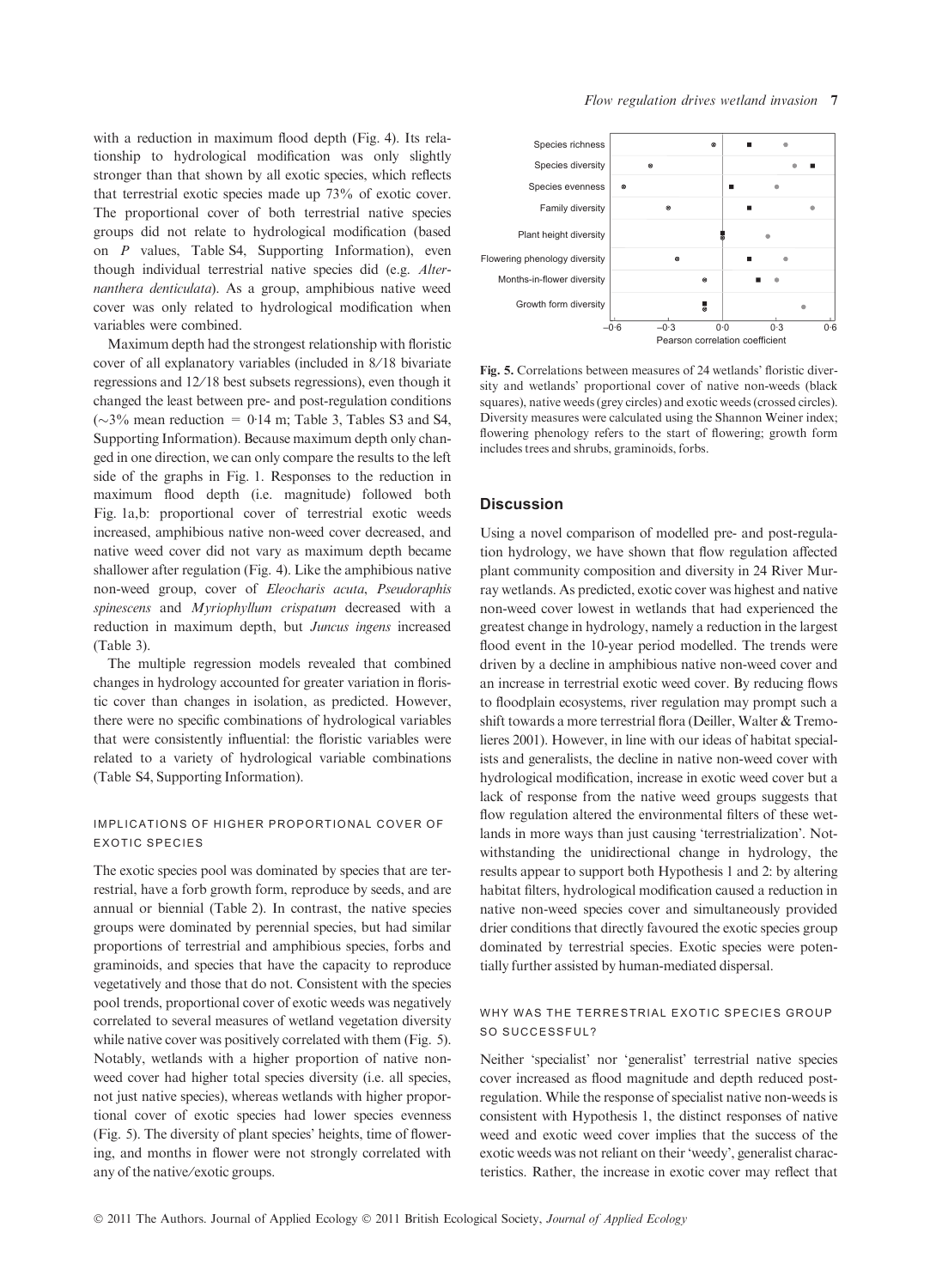## 8 J. A. Catford et al.

the majority of exotic species (but not the most prevalent or abundant, i.e. Hypochaeris radicata and Cynodon dactylon) were specifically adapted to the new conditions – invoking Hypothesis 2 (Fig. 1b).

Any changes that made wetlands drier would have advantaged the exotic species group as almost 90% of its species were terrestrial. The lack of functional diversity and dominance of terrestrial species in the exotic species pool probably stems from propagule bias (i.e. an introductory bias towards species with particular traits: Colautti, Grigorovich & MacIsaac 2006), which is not surprising given that most would have been introduced for local agriculture and horticulture, reflecting broader trends (Randall 2007). Unlike amphibious plants, which are rarely introduced deliberately, terrestrial species may be planted for landscaping, pasture improvement and land rehabilitation (Hulme et al. 2008), which would elevate both their propagule numbers and richness. A large species pool is more likely to contain a competitive dominant than a small one (Tilman, Lehman & Thomson 1997), but individual dominant species may have a greater influence than species richness on total abundance of invaders (Crawley et al. 1999). Therefore, despite the small numbers of amphibious exotics, they have the potential to constitute a large proportion of total cover, and some are currently spreading in the region [e.g. Sagittaria platyphylla (Engelm.) J.G. Sm.], if not already abundant (e.g. Ludwigia peploides subsp. montevidensis). Hypothetically, and in accordance with Hypothesis 1, it is possible that amphibious exotic cover would have increased instead of terrestrial exotic cover if conditions had become wetter rather than drier post-regulation. However, because most hydrological variables only changed in one direction (which is logical given the river supplies irrigation water), we cannot ascertain whether exotic species are especially well-adapted to the modified conditions or whether their higher cover in particular wetlands relates to other factors, like human-mediated propagule pressure or their novel evolutionary histories.

Exotic species' distinct evolutionary histories can enable favourable biotic interactions, like enemy release (Keane & Crawley 2002), but the study wetlands were probably too large for these effects to be detected. Evidence from multiple systems suggests that exotic plant invasion will be concentrated around areas of human activity, probably as a response to elevated propagule pressure (Botham et al. 2009). In the study region, wetlands that experienced greatest reductions in flood magnitude were typically close to towns ( $\rho = 0.487$ ), and terrestrial exotic cover was higher in these areas (bivariate regression slope =  $-0.0454$ ,  $P = 0.01$ , adjusted  $r^2 = 0.234$ ; native cover was unaffected). Exotic cover was also higher near roads, human settlements and agricultural land (J.A. Catford, unpublished data). This association with human activities – and particularly towns – may partially explain why terrestrial exotic cover increased ahead of terrestrial native cover in sites most affected by flow regulation. Owing to the close proximity of towns to rivers and the prevalence of exotic vegetation around human settlements, human-mediated propagule pressure is thought to contribute to the high levels of invasion in riparian ecosystems (Richardson et al. 2007). Propagule pressure of exotic species can be reduced by replacing exotic pasture or garden plants with native varieties, disposing of green waste appropriately (e.g. compost, garden and aquarium plants), and maintaining sufficient buffer widths between urban or agricultural land and riparian zones (also see Sheley, Mullin & Fay 1995).

## IMPACT OF FLOW REGULATION ON WETLANDS' FLORISTIC DIVERSITY

Hydrological modification did not directly affect floristic diversity of the wetlands at the time of the survey (the authors, unpublished data). However, wetland diversity was generally higher when native species were more abundant and lower when exotic species made up a greater proportion of total cover (Fig. 5). By altering the balance between native and exotic species groups that have different functional characteristics (Table 2), flow regulation may impair the ecological function of these riparian wetlands over time (Kyle & Leishman 2009). For instance, because the majority of exotic species have an annual life history – in contrast to the perennialdominated native species pool – an increase in proportional cover of exotic species may lead to changes in resource availability and local abiotic conditions (Holmes & Rice 1996), and impede community resilience to environmental perturbations (Lavorel et al. 1997). Indeed, the capacity of a community to maintain its ecological function is often tied to its functional composition rather than its species diversity (Mayfield et al. 2010).

## EFFECTS OF HYDROLOGICAL MODIFICATION ON WETLAND FLORA AND MANAGEMENT IMPLICATIONS

Corresponding with findings elsewhere (Deiller, Walter & Tremolieres 2001; Elderd 2003), a reduction in flooding following flow regulation has altered the composition of River Murray floodplain vegetation. We found that terrestrial exotic species were abundant in areas formerly unsuitable for terrestrial species (other than for short periods) thanks to a reduction in the magnitude of peak flows  $(8.5-18 \text{ year } ARI)$ under pre-regulation conditions, which occurred in October 1996). Change in maximum flood depth was the most influential hydrological variable, and was more strongly related to exotic cover than proximity to human activities or other factors associated with riparian invasion (e.g. grazing intensity, soil nutrient levels, habitat heterogeneity: Catford 2008). Although the proportional decrease in maximum depth was minor compared to changes in other hydrological variables, depth can control wetland plant establishment and survival (Budelsky & Galatowitsch 2000) and average differences of 0.14 m in water depth (i.e. mean decrease on maximum depth) are large for individual plants. More importantly though, the reduction in flood magnitude effectively meant that there was a reduction in wetland area that was inundated: a greater proportion remained dry. This drier environment was suitable for terrestrial species, most of which were exotic.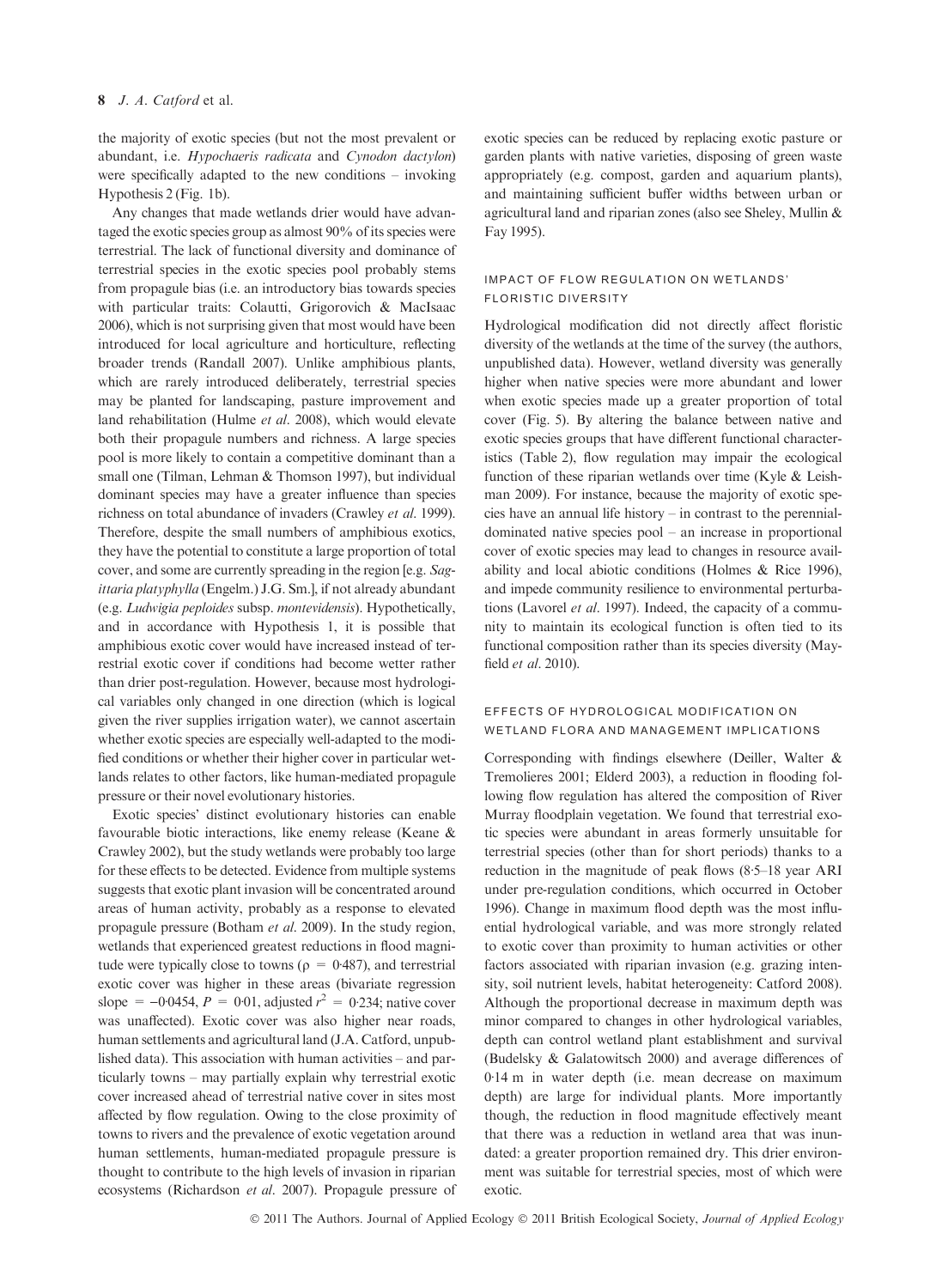Flow regulation has led to riverine ecosystems becoming more terrestrial throughout the world, but especially in large floodplain rivers in temperate climates (Dynesius & Nilsson 1994). The shift towards drier conditions has given terrestrial species an opportunity to invade floodplain areas that were previously unsuitable. Introduced plant species are typically good colonizers that can exploit the high levels of resource availability characteristic of riparian zones (Rejmánek & Richardson 1996; Richardson et al. 2007). Reflecting their introduction histories (e.g. for agriculture, landscaping), most invading species are not specifically adapted to riparian zones and cannot withstand flooding, as this study (Table S1, Supporting Information) and other studies illustrate (Décamps, Planty-Tabacchi & Tabacchi 1995; Deiller, Walter & Tremolieres 2001). The two observations – that regulated rivers are generally becoming drier, and that the success of most introduced plants relies on minimal inundation – highlights the potential for managing terrestrial weeds with flooding.

Akin to using fire as a weed management tool (Lonsdale & Miller 1993), inundating areas dominated by terrestrial weeds should kill much of the standing crop and, in doing so, may place native and exotic species on a more level playing field. While terrestrial exotic species will no doubt establish between floods, inundation will ensure that terrestrial exotic species do not dominate wetlands for decades at a time, and will provide an opportunity for native wetland plants to regenerate and disperse. Exotic plant propagules may also be dispersed by floodwaters (Howell & Benson 2000). However, a study that examined the spatial structure of these plant communities found no evidence that hydrochory (water-borne dispersal) influenced the abundance of exotic flora (Catford & Downes 2010). This would in part reflect that most of the exotic species are terrestrial and do not use hydrochory.

Although water abstraction and diversion means that most riverine ecosystems are getting drier overall, ample opportunity remains for amphibious species to invade, as invasion by Phragmites australis in North America attests (Hudon, Gagnon & Jean 2005). Species adapted to riparian zones differ in their hydrological preferences, so if flood regime management is used to control amphibious weeds, specific species must be targeted: 'one size' does not fit all (Mortenson & Weisberg 2010). Sagittaria platyphylla arguably poses the greatest threat to River Murray wetlands at present (DPI 2009), so implementing a flood regime that disadvantages this invasive species may be a priority. Preliminary evidence suggests that fluctuating wetland water levels and allowing wetlands to drawdown in summer would be effective control strategies (J.A. Catford, unpublished data). Rather than an alternative, such a strategy would be complementary to the one that addresses terrestrial weeds, though the spatial and temporal scales of implementation may differ.

Water regimes are made up of numerous interdependent parameters, and our study confirms that wetland plants are affected by the flood regime as a whole. However, in this section of the River Murray, if a management aim was to provide conditions that favour native non-weeds over the current pool of exotic species, environmental water should principally be

used to reinstate the magnitude of mid-range flow events, rather than flood frequency or flood duration. To simulate events equivalent to those observed in our 10 year study period, this would involve raising discharge above 113 000 ML day<sup>-1</sup> at Corowa and 160 000 ML day<sup>-1</sup> at Tocumwal for at least two consecutive days (rates of change in discharge should mimic the natural hydrograph, so discharge should be elevated for  $\geq 6$  days). Reintroducing a range of flood magnitudes will ensure that wetlands located at different heights on the floodplain are inundated. This will limit the degree to which terrestrial weeds dominate drier areas of the floodplain. We therefore recommend that flows equivalent to 10–20 year ARI under pre-regulation conditions are restored along this section of the River Murray (Corowa: 117 000-131 000 ML day<sup>-1</sup>; Tocumwal: 147 000-163 000 ML day<sup>-1</sup>).

While our findings indicate that the timing of these flows is not crucial, we recommend that environmental water be used to augment 'natural' floods that typically occur in spring. By implementing these recommendations, other aspects of the water regime (e.g. total time inundated) will shift in a way that favours native species over exotic ones. Overall, our conclusions support one of the aims of hydrological rehabilitation of the River Murray – to facilitate recruitment of native wetland plants by increasing the magnitude and duration of flood events (MDBA 2009). However, our study shows that it is flood magnitude, rather than duration, that is most important for wetland flora.

Environmental flows are being used to ameliorate impacts of flow regulation in rivers around the world (Poff et al. 1997). Given that environmental water allocations are typically limited, it is essential that release decisions are robust and science-based. Studies, like this one, that examine the response of biota to specific hydrological parameters may indicate which aspect  $-$  if any  $-$  of the flow regime is most important and what type of release will be of greatest ecological value. Integrating findings from studies that collectively examine biophysical and ecological responses to hydrological modification can help guide the delivery of environmental water (Arthington & Pusey 2003). By examining vegetation responses to different aspects of hydrological modification, we have shown that restoring the magnitude of peak flood events in regulated rivers should help maintain the functional composition of floodplain vegetation and limit invasion by terrestrial weeds.

## Acknowledgements

Thanks to M. Stewardson, J. Gunn, J. Roberts, D. Strayer and M. Leishman for feedback on an earlier version of the manuscript, and R. Jansson on a later version. We also thank M. Collins for statistical advice, and R. White, M. Caldwell, K. Ward, J. Hawkins, M. Copland, T. Alexander, A. Webb, J. Reid and C. Logie for access and tours of sites. Field assistance was generously provided by I. Conlan, B. Hradsky, A. Glaister, S. Catford, D. Marsh, C. Catford, G. Tan, G. Vietz, E. Catford, J. Edge, N. Bainton, S. Connor, E. Rumpff, D. Borg and E. Zavadil. Constructive feedback from two anonymous reviewers and the editors enabled us to improve the manuscript. Funding was provided by J.A.C.'s Australian Postgraduate Award, CSIRO Land and Water, the Cooperative Research Centre for Australian Weed Management, the Holsworth Wildlife Research Fund, The University of Melbourne and the Applied Environmental Decision Analysis CERF.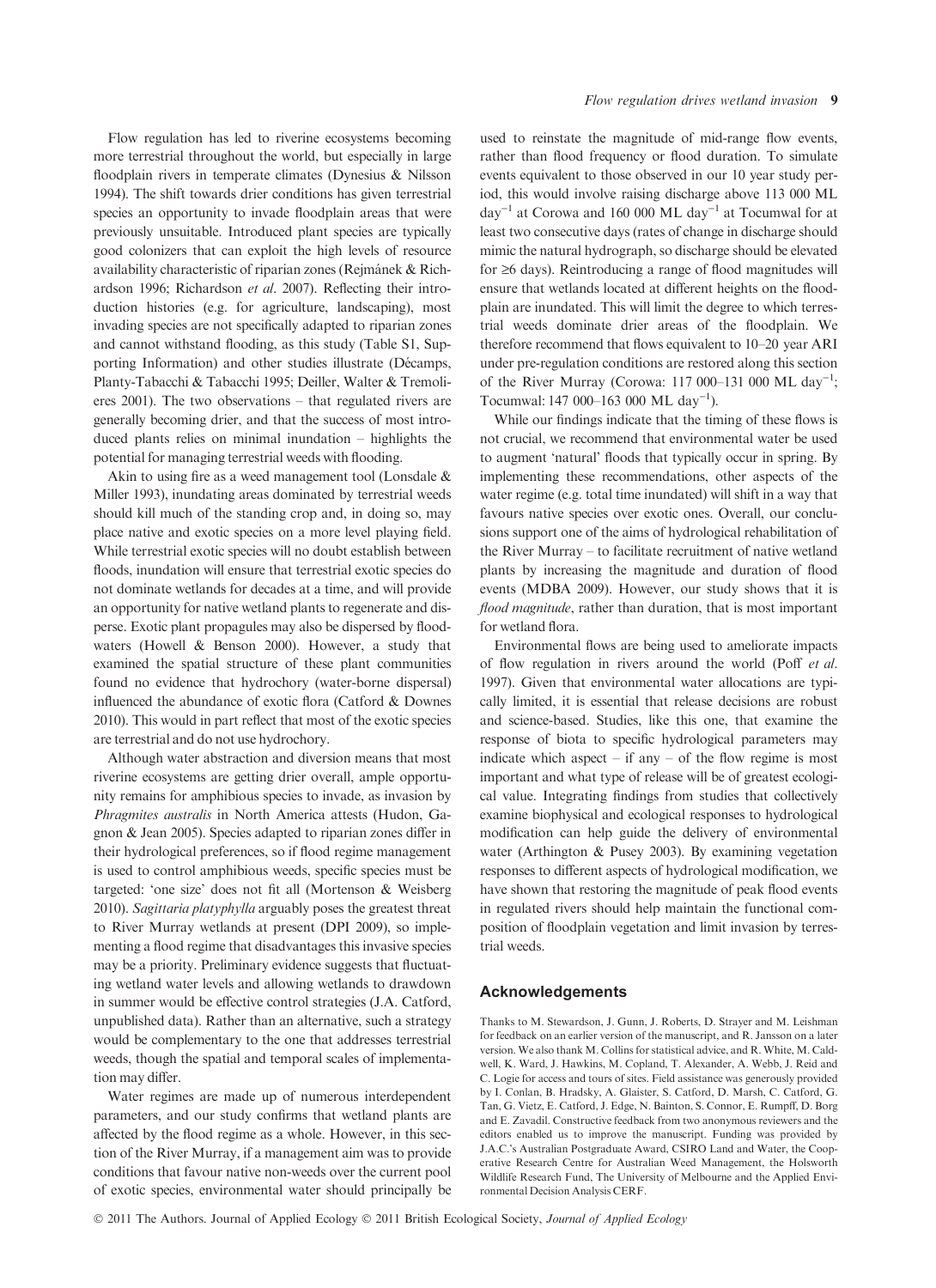#### References

- Arthington, A.H. & Pusey, B.J. (2003) Flow restoration and protection in Australian rivers. River Research and Applications, 19, 377–395.
- Arthington, A.H., Bunn, S.E., Poff, N.L. & Naiman, R.J. (2006) The challenge of providing environmental flow rules to sustain river ecosystems. Ecological Applications, 16, 1311–1318.
- Beyer, H. (2005) Hawth's Analysis Tools. Available at: http://www.spatialecology.com/htools/overview.php.
- Botanic Gardens Trust (2007) PlantNET: Flora of New South Wales The Plant Information Network System. Royal Botanic Gardens & Domain Trust, Sydney. Available at: http://plantnet.rbgsyd.nsw.gov.au, version 2, last accessed date: 30 July 2007.
- Botham, M.S., Rothery, P., Hulme, P.E., Hill, M.O., Preston, C.D. & Roy, D.B. (2009) Do urban areas act as foci for the spread of alien plant species? An assessment of temporal trends in the UK. Diversity and Distributions, 15, 338–345.
- Brock, M.A. & Casanova, M.T. (1997) Plant life at the edge of wetlands: ecological responses to wetting and drying patterns. Frontiers in Ecology: Building the Links (eds N. Klomp & I. Lunt), pp. 181–192. Elsevier Science Ltd, Oxford.
- Buckley, Y.M. (2008) The role of research for integrated management of invasive species, invaded landscapes and communities. Journal of Applied Ecology, 45, 397–402.
- Budelsky, R.A. & Galatowitsch, S.M. (2000) Effects of water regime and competition on the establishment of a native sedge in restored wetlands. Journal of Applied Ecology, 37, 971–985.
- Catford, J.A. (2008) Plant community composition and exotic invasion in Murray River wetlands: the effect of propagule pressure, abiotic conditions and river regulation. PhD thesis, The University of Melbourne, Melbourne.
- Catford, J.A. & Downes, B.J. (2010) Using multi-scale species distribution data to infer drivers of biological invasion in riparian wetlands. Diversity and Distributions, 16, 20–32.
- Catford, J.A., Jansson, R. & Nilsson, C. (2009) Reducing redundancy in invasion ecology by integrating hypotheses into a single theoretical framework. Diversity & Distributions, 15, 22–40.
- Colautti, R., Grigorovich, I. & MacIsaac, H. (2006) Propagule pressure: a null model for biological invasions. Biological Invasions, 8, 1023–1037.
- Crawley, M.J., Brown, S.L., Heard, M.S. & Edwards, G.R. (1999) Invasionresistance in experimental grassland communities: species richness or species identity? Ecology Letters, 2, 140–148.
- Décamps, H., Planty-Tabacchi, A.M. & Tabacchi, E. (1995) Changes in the hydrological regime and invasions by plant species along riparian systems of the Adour River, France. Regulated Rivers: Research & Management, 11, 23–33.
- Deiller, A.-F., Walter, J.-M.N. & Tremolieres, M. (2001) Effects of flood interruption on species richness, diversity and floristic composition of woody regeneration in the upper Rhine alluvial hardwood forest. Regulated Rivers: Research & Management, 17, 393–405.
- Diamond, J.M. (1975) Assembly of species communities. Ecology and Evolution of Communities (eds M.L. Cody & J.M. Diamond), pp. 342–444. Harvard University Press, Cambridge, MA, USA.
- DPI (2009) Invasiveness Assessment Delta Arrowhead (Sagittaria platyphylla) in Victoria. Victoria Resources Online. Department of Primary Industries, State of Victoria, Melbourne. Available at: http://www.dpi.vic.gov.au/DPI/ Vro/vrosite.nsf/pages/invasive\_delta\_arrowhead, Last update: 18 August 2009, Access date: 10 October 2010.
- Dynesius, M. & Nilsson, C. (1994) Fragmentation and flow regulation of river systems in the northern third the world. Science, 266, 753–762.
- Elderd, B.D. (2003) The impact of changing flow regimes on riparian vegetation and the riparian species Mimulus guttatus. Ecological Applications, 13, 1610– 1625.
- Evangelista, P.H., Kumar, S., Stohlgren, T.J., Jarnevich, C.S., Crall, A.W., Norman, J.B. III & Barnett, D.T. (2008) Modelling invasion for a habitat generalist and a specialist plant species. Diversity and Distributions, 14, 808–817.
- Henery, M.L., Bowman, G., Mráz, P., Treier, U.A., Gex-Fabry, E., Schaffner, U. & Müller-Schärer, H. (2010) Evidence for a combination of pre-adapted traits and rapid adaptive change in the invasive plant Centaurea stoebe. Journal of Ecology, 98, 800–813.
- Holmes, T.H. & Rice, K.J. (1996) Patterns of growth and soil-water utilization in some exotic annuals and native perennial bunchgrasses of California. Annals of Botany, 78, 233–243.
- Howell, J. & Benson, D. (2000) Predicting potential impacts of environmental flows on weedy riparian vegetation of the Hawkesbury-Nepean River, south-eastern Australia. Austral Ecology, 25, 463-475.
- Hudon, C., Gagnon, P. & Jean, M. (2005) Hydrological factors controlling the spread of common reed (Phragmites australis) in the St. Lawrence River (Que´bec, Canada). Ecoscience, 12, 347–357.
- Hulme, P.E., Bacher, S., Kenis, M., Klotz, S., Kuhn, I., Minchin, D., Nentwig, W., Olenin, S., Panov, V., Pergl, J., Pysek, P., Roques, A., Sol, D., Solarz, W. & Vila, M. (2008) Grasping at the routes of biological invasions: a framework for integrating pathways into policy. Journal of Applied Ecology, 45, 403–414.
- Keane, R.M. & Crawley, M.J. (2002) Exotic plant invasions and the enemy release hypothesis. Trends in Ecology & Evolution, 17, 164–170.
- van Kleunen, M., Weber, E. & Fischer, M. (2010) A meta-analysis of trait differences between invasive and non-invasive plant species. Ecology Letters, 13, 235–245.
- Kyle, G. & Leishman, M.R. (2009) Functional trait differences between extant exotic, native and extinct native plants in the Hunter River, NSW: a potential tool in riparian rehabilitation. River Research and Applications, 25, 892–903.
- Larson, E.R., Magoulick, D.D., Turner, C. & Laycock, K.H. (2009) Disturbance and species displacement: different tolerances to stream drying and desiccation in a native and an invasive crayfish. Freshwater Biology, 54, 1899–1908.
- Lavorel, S., McIntyre, S., Landsberg, J. & Forbes, T.D.A. (1997) Plant functional classifications: from general groups to specific groups based on response to disturbance. Trends in Ecology & Evolution, 12, 474–478.
- Lonsdale, W.M. & Miller, I.L. (1993) Fire as a management tool for a tropical woody weed: Mimosa pigra in northern Australia. Journal of Environmental Management, 39, 77–87.
- MacArthur, R. & Levins, R. (1967) The limiting similarity, convergence, and divergence of coexisting species. The American Naturalist, 101, 377–385.
- Maheshwari, B.L., Walker, K.F. & McMahon, T.A. (1995) Effects of river regulation on the flow of the River Murray, Australia. Regulated Rivers: Research & Management, 10, 15–38.
- Mayfield, M.M., Bonser, S.P., Morgan, J.W., Aubin, I., McNamara, S. & Vesk, P.A. (2010) What does species richness tell us about functional trait diversity? Predictions and evidence for responses of species and functional trait diversity to land-use change. Global Ecology and Biogeography, 19, 423– 431.
- MDBA (2009) The Living Murray Annual Environmental Watering Plan 2009– 10. Murray-Darling Basin Authority, Canberra.
- MDBC (2001) Southern Murray Darling Basin LiDAR Project Derivatives: 1 m and 10 m DEM (height) for first and last (ground) return. Murray Darling Basin Commission, Canberra.
- MDBC (2002) Setting up of MSM\_Bigmod Modelling Suite for the River Murray System. Murray-Darling Basin Commission, Canberra.
- MDBMC (1995) An Audit of Water Use in the Murray-Darling Basin. Murray-Darling Basin Ministerial Council, Canberra.
- Merritt, D.M., Scott, M.L., Poff, N.L., Auble, G.T. & Lytle, D.A. (2010) Theory, methods and tools for determining environmental flows for riparian vegetation: riparian vegetation-flow response guilds. Freshwater Biology, 55, 206–225.
- Moles, A.T., Gruber, M.A.M. & Bonser, S.P. (2008) A new framework for predicting invasive plant species. Journal of Ecology, 96, 13–17.
- Mortenson, S.G. & Weisberg, P.J. (2010) Does river regulation increase the dominance of invasive woody species in riparian landscapes? Global Ecology and Biogeography, 19, 562–574.
- Poff, N.L., Allan, J.D., Bain, M.B., Karr, J.R., Prestegaard, K.L., Richter, B.D., Sparks, R.E. & Stromberg, J.C. (1997) The natural flow regime: a paradigm for river conservation and restoration. BioScience, 47, 769–784.
- Poiani, K.A. & Johnson, W.C. (1993) A spatial simulation model of hydrology and vegetation dynamics in semi-permanent prairie wetlands. Ecological Applications, 3, 279–293.
- Quinn, G.P. & Keough, M.J. (2002) Experimental Design and Data Analysis for Biologists. Cambridge University Press, Port Melbourne.
- Randall, R.P. (2007) The Introduced Flora of Australia and its Weed Status. CRC for Australian Weed Management, Department of Agriculture and Food, Western Australia, Glen Osmond, SA.
- Raulings, E.J., Morris, K., Roache, M.C. & Boon, P.I. (2010) The importance of water regimes operating at small spatial scales for the diversity and structure of wetland vegetation. Freshwater Biology, 55, 701–715.
- Rejmánek, M. & Richardson, D.M. (1996) What attributes make some plant species more invasive? Ecology, 77, 1655-1661.
- Richardson, D.M., Holmes, P.M., Esler, K.J., Galatowitsch, S.M., Stromberg, J.C., Kirkman, S.P., Pyšek, P. & Hobbs, R.J. (2007) Riparian vegetation: degradation, alien plant invasions, and restoration prospects. Diversity and Distributions, 13, 126–139.